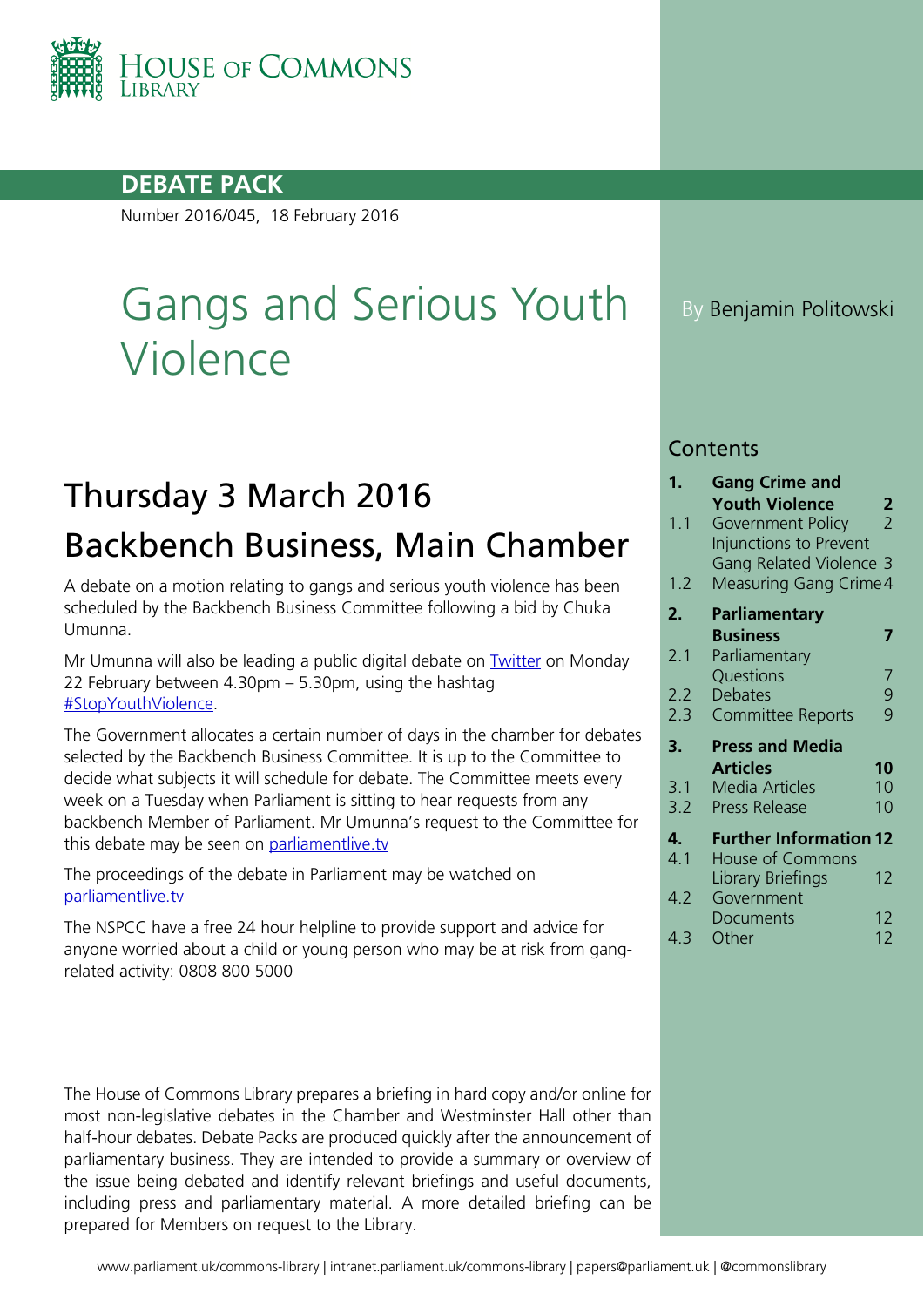## <span id="page-1-0"></span>1. Gang Crime and Youth Violence

## <span id="page-1-1"></span>1.1 Government Policy

In 2011, following widespread disorder across cities in England in August, the Coalition Government published a cross-government report on [ending gang and youth violence.](https://www.gov.uk/government/publications/ending-gang-and-youth-violence-cross-government-report) The report set out plans to:

- Provide support to local areas to address gang violence.
- Prevent young people from becoming involved in gangs.
- Help young people get away from gang culture.

This paper formed the basis of the Ending Gang and Youth Violence (EGYV) programme which began in 2012 in 33 priority areas. There are now 52 EGYV areas.

In February 2015, the Home Affairs Select Committee published its report into gangs and youth crime.<sup>[1](#page-1-2)</sup> The Committee noted that the EGYV programme had cost over £10 million, but the Home Office had failed to effectively evaluate the project. The Committee was also critical at the apparent lack of progress which had been made in identifying those most at risk from gangs and little use of new powers such as gang injunctions in areas most affected by gang violence.

On 13 January 2016, the Home Office published a 'refreshed approach' to the policy relating to gang violence. Entitled *Ending gang violence and* [exploitation](https://www.gov.uk/government/publications/ending-gang-violence-and-exploitation), the policy paper sets out six priorities:

- 1 Tackle drug dealing outside of urban areas where vulnerable people are being exploited by gang members to sell drugs.
- 2 Protect places where vulnerable and young people can be targeted by gangs such as residential children's care homes.
- 3 Reduce violence and knife crime.
- 4 Safeguarding vulnerable women and girls involved with gangs.
- 5 Promote Early Intervention to prevent young people becoming involved in gangs.
- 6 Promote alternatives to those at risk of becoming involved in gangs through education, training and employment.

The Minister for Preventing Abuse and Exploitation, Karen Bradley said that the new approach provided, 'more targeted support, which will allow local police and authorities to identify how best to address local challenges and identify the right measures to tackle gang-related violence and exploitation.'[2](#page-1-3)

<span id="page-1-2"></span><sup>1</sup> Home Affairs Select Committee, *[Gangs and Youth Crime](http://www.publications.parliament.uk/pa/cm201415/cmselect/cmhaff/199/19902.htm)*, 24 February 2015, HC199<br>2 GOV UK News story, *More support for communities to and gang violence*, 13 January

<span id="page-1-3"></span>GOV.UK News story, *[More support for communities to end gang violence](https://www.gov.uk/government/news/more-support-for-communities-to-end-gang-violence)*, 13 January 2016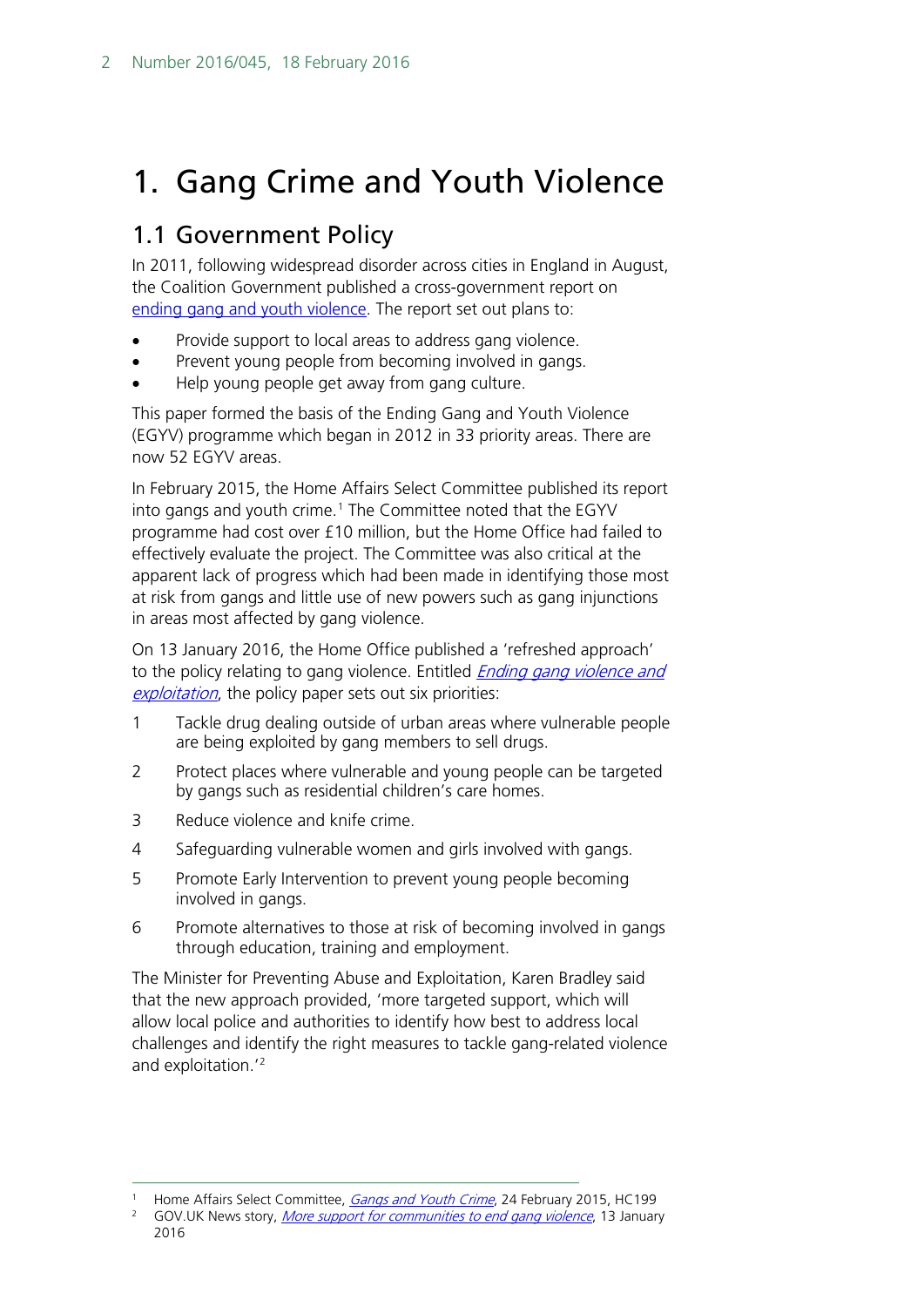## <span id="page-2-0"></span>Injunctions to Prevent Gang Related Violence

Introduced under the *[Policing and Crime Act 2009](http://www.legislation.gov.uk/ukpga/2009/26/contents)*, gang injunctions are civil orders which can be applied for by the police and local authorities against somebody involved in gang related violence.

Quickly termed by the media as 'gangbos' due to their similarity to the ASBO, a gang injunction allows the courts in England and Wales to place a range of prohibitions or requirements on individuals who were involved in gang related violence. The stated aim of a gang injunction is to:

…prevent a person from engaging in, encouraging or assisting gang-related violence and may also serve to protect them from gang-related violence. Gang injunctions aim to prevent serious violence from occurring, break down violent gang culture and engage gang members in positive activities to help them leave the gang.<sup>[3](#page-2-1)</sup>

Further information is available in the **Home Office quidance** on gang injunctions.

In January 2014, the Home Office published a review of gang injunctions, reporting that in the 25 Ending Gang and Youth Violence priority areas involved in the review, 'gang injunctions were generally seen as a valuable tool in tackling gang-related violence'.<sup>[4](#page-2-2)</sup>

Data on the number of injunctions which have been issued is not routinely collected, but between January 2011 and January 2014, in the 25 Ending Gang and Youth Violence priority areas to return data (out of 33), 108 gang injunctions had been issued, all against males, with two taken out against under 18s.<sup>[5](#page-2-3)</sup>

<span id="page-2-2"></span><span id="page-2-1"></span><sup>&</sup>lt;sup>3</sup> Home Office Guidance, *[Injunctions to prevent gang-related violence](https://www.gov.uk/guidance/injunctions-to-prevent-gang-related-violence)*, 2013<br><sup>4</sup> Home Office, *Povious of the operation of injunctions to prevent gang relate* 

Home Office, Review of the operation of injunctions to prevent gang-related violence, 2014, p5

<span id="page-2-3"></span><sup>5</sup> [PQ220074](http://www.parliament.uk/written-questions-answers-statements/written-question/commons/2015-01-07/220074) [on Gang Injunctions] 13 February 2015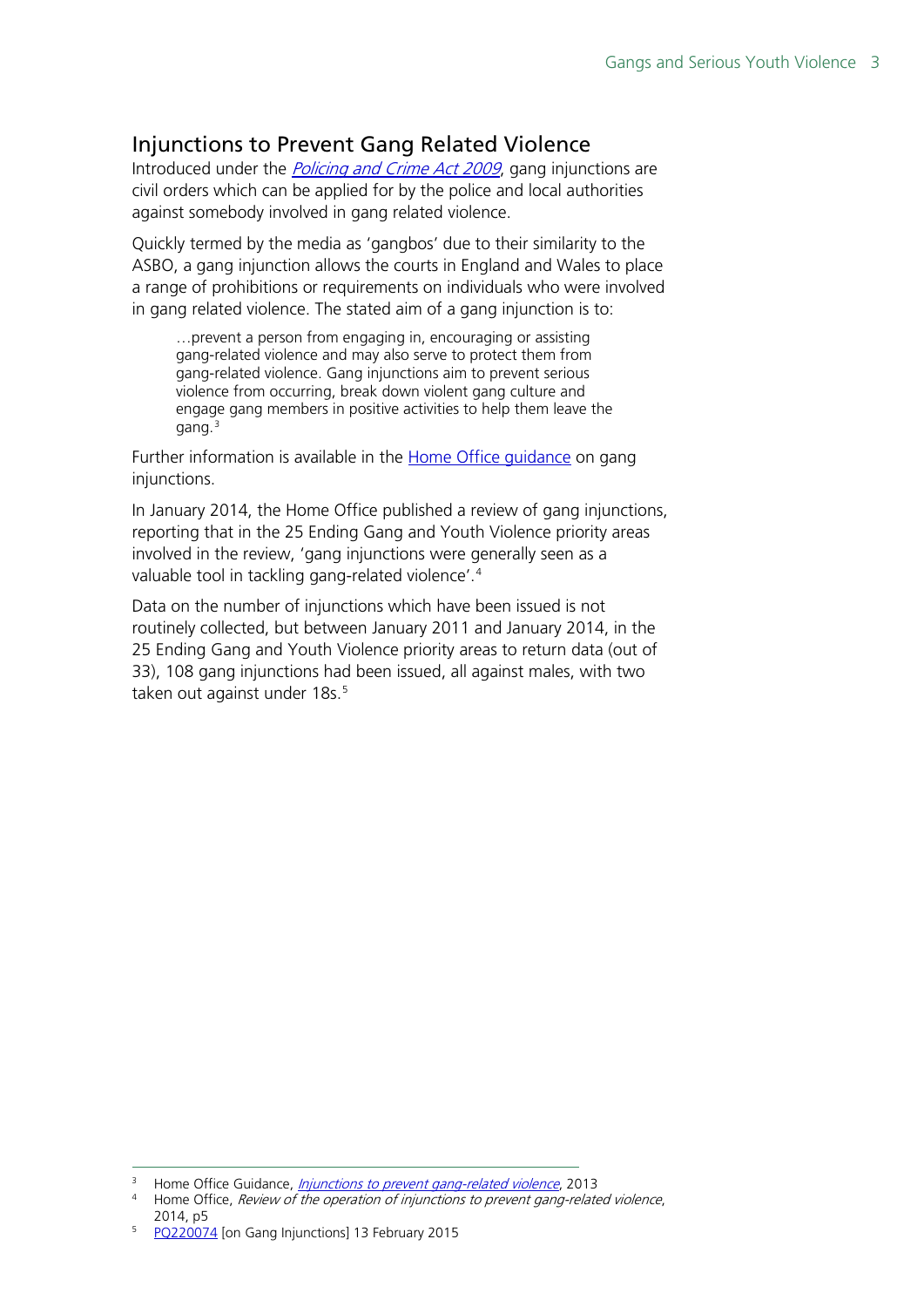## <span id="page-3-0"></span>1.2 Measuring Gang Crime

There is no national measure of gang related crimes recorded by the police in England and Wales, and any such data which may be recorded by the police is not collated centrally by the Home Office.<sup>[6](#page-3-1)</sup>

Gang crime and serious youth violence is often synonymous with knife crime. Data from the Office for National Statistics shows that over the past five years offences in England and Wales involving a knife or sharp instrument (excluding possession) have fallen by 20%.<sup>[7](#page-3-2)</sup>

#### **Offences involving a knife or sharp instrument in England and Wales, 2010/11 – 2014/15**

| Offence                                                                                | 2010/11 |        | 2011/12 2012/13 2013/14 |        | 2014/15 |
|----------------------------------------------------------------------------------------|---------|--------|-------------------------|--------|---------|
| <b>Offences involving</b><br>knife or sharp<br>instrument<br>(excluding<br>possession) | 32,889  | 31.148 | 26,552                  | 25,975 | 26,374  |
| Possession of a<br>knife or offensive<br>weapon                                        | 21.262  | 20.153 | 20,932                  | 18,282 | 20,153  |
| Sources: ONS, Focus on Violent Crime and Sexual Offences, 2014/15                      |         |        |                         |        |         |

MoJ, [Knife Possession Sentencing Quarterly, July to September 2015](https://www.gov.uk/government/statistics/knife-possession-sentencing-quarterly-brief-july-to-september-2015)

Likewise police recorded offences of possession of a knife or offensive weapon, where a caution or sentence was received, have fallen by 5% since 2010/11. However, both possession offences and other offences involving knives have seen an increase in the most recent recording year.

## London

According to Metropolitan Police intelligence reports, there are an estimated 225 recognised gangs in London, comprising of around 3,600 gang members. 58 of these gangs are reckoned to be particularly active, being responsible for around two thirds of all gang related offences.<sup>[8](#page-3-3)</sup>

In London, the Mayor's Office for Policing and Crime (MOPAC) along with the Metropolitan Police, collates data on knife crime and gang related violence. Statistics are published on knife crime and knife crime resulting in injury, but also on the Gang Violence Indicator. The Gang Violence Indicator is used as a proxy measurement for gang violence. It records the number of offences where the victim is under the age of 25 and either a firearm has been discharged or a knife has been used to injure, but excludes incidents of domestic violence.

<span id="page-3-1"></span><sup>&</sup>lt;sup>6</sup> [PQ215346](http://www.parliament.uk/written-questions-answers-statements/written-question/commons/2014-11-19/215346) [on Gangs: Crime] 28 November 2014

<span id="page-3-2"></span><sup>7</sup> Offences involving knives or sharp instruments are a measure of seven serious offences which can be broken down by whether or not a knife was used. The offences included are: homicide, threats to kill, assault (with injury or intent to cause serious harm), robbery, attempted murder, rape and sexual assault.

<span id="page-3-3"></span><sup>8</sup> Metropolitan Police, [Trident Gang Crime Command FAQs](http://content.met.police.uk/Article/FAQs/1400014987691/1400014987691) [accessed 18 February 2016]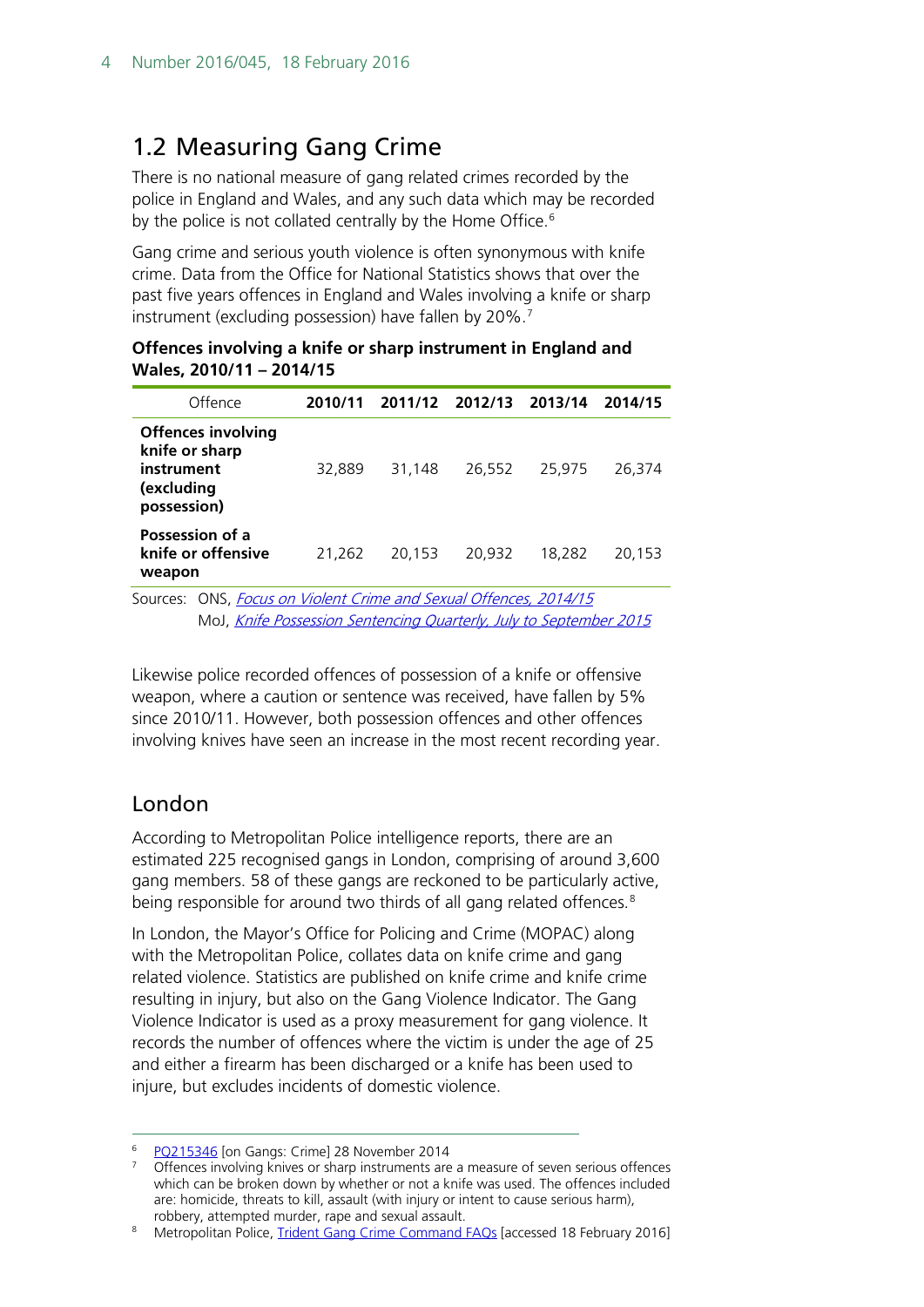Data from MOPAC and the Met shows that since 2010, knife crime in London has fallen by 23%, knife crime with injury by 8%, and gang violence by 21%. However, as the table below shows, all have seen an increase in recent years:

| Calendar Year | Knife<br>Crime | Annual %<br>Change       | <b>Knife Crime</b><br>with Injury | Annual %<br>Change | Gang<br><b>Violence</b><br><b>Indicator</b> | Annual %<br>Change |
|---------------|----------------|--------------------------|-----------------------------------|--------------------|---------------------------------------------|--------------------|
| 2010          | 12,986         | $\overline{\phantom{a}}$ | 4,015                             |                    | 2,340                                       |                    |
| 2011          | 14,503         | 12%                      | 4.173                             | 4%                 | 2,372                                       | 1%                 |
| 2012          | 12,053         | $-17%$                   | 3,362                             | $-19%$             | 1,690                                       | $-29%$             |
| 2013          | 10,405         | -14%                     | 3.208                             | $-5%$              | 1,485                                       | $-12\%$            |
| 2014          | 9.497          | $-9%$                    | 3,410                             | 6%                 | 1,719                                       | 16%                |
| 2015          | 9,962          | 5%                       | 3,706                             | 9%                 | 1,858                                       | 8%                 |

#### **Met Police recorded knife crime by calendar year, 2010 - 2015**

Source: [Metropolitan Police Recorded Crime to December 2015, London Datastore](http://data.london.gov.uk/dataset/metropolitan-police-service-recorded-crime-figures-and-associated-data)

Note: Offences classed as knife crime include any offence of: murder, attempted murder, threats to kill, manslaughter, infanticide, wounding or carrying out an act endangering life, wounding or inflicting grievous bodily harm without intent, actual bodily harm, sexual assault, rape or robbery, which has been tagged with a code identifying weapon usage as part of the crime report. Possession offences are not included in these statistics.

Monthly data, plotted on the graph overleaf, shows a general downward trend in the amount of police recorded knife crime in London, but slight increases towards the end of 2015. Knife crime with injury and the Gang Violence Indicator shows less of a decrease over the last five years.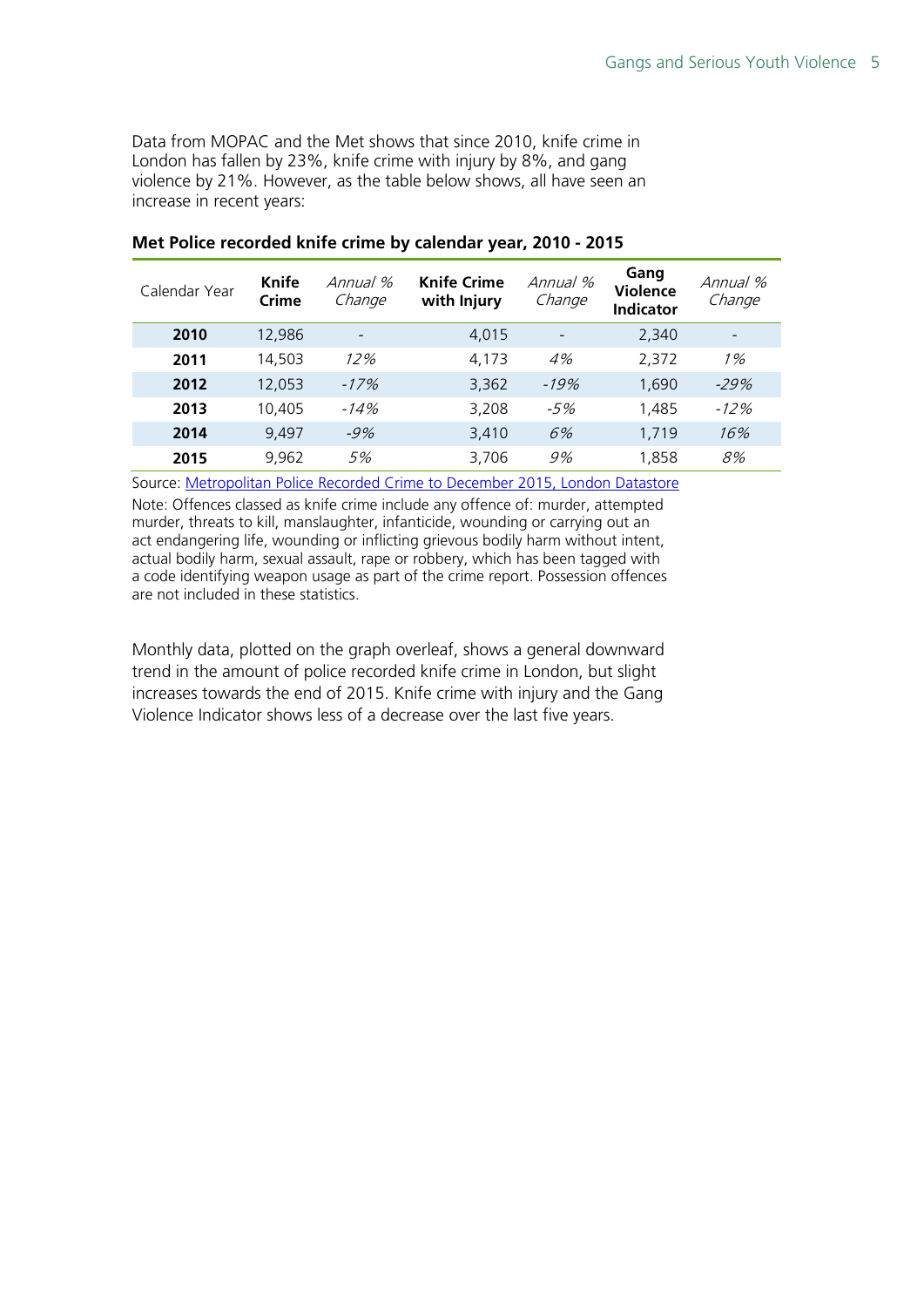#### 6 Number 2016/045, 18 February 2016



Metropolitan Police Recorded Knife Crime, by month, December 2010 - 2015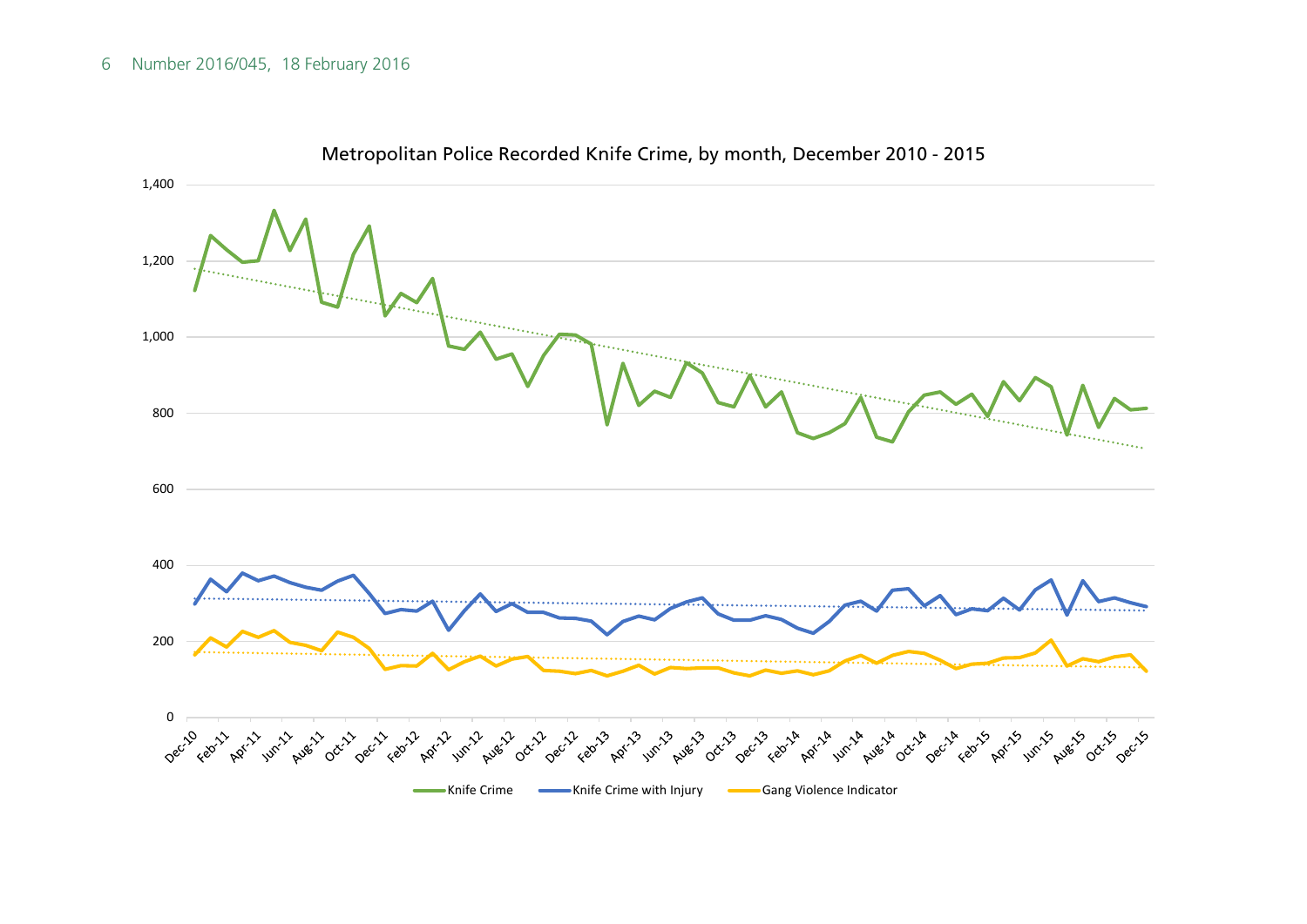## <span id="page-6-0"></span>2. Parliamentary Business

## <span id="page-6-1"></span>2.1 Parliamentary Questions Gangs [\[HL5254\]](http://www.parliament.uk/written-questions-answers-statements/written-question/lords/2016-01-20/HL5254)

### **Asked by Lord Browne of Belmont on 20 January 2016**

To ask Her Majesty's Government what steps are being taken to curb gang culture across the UK.

### **Answered by Lord Bates on 27 January 2016**

Ending gang violence and exploitation is a priority for the Government and on 13 January 2016 we published a paper setting out our refreshed approach. This has a twin focus concerned with both reducing violence, including knife crime, and protecting vulnerable individuals from exploitation by gangs. The full refreshed approach can be found at: [https://www.gov.uk/government/publications/ending-gang-violence-and](https://www.gov.uk/government/publications/ending-gang-violence-and-exploitation)[exploitation](https://www.gov.uk/government/publications/ending-gang-violence-and-exploitation)

This builds on our work since 2012 when we introduced the Ending Gang and Youth Violence programme aimed and targeted at supporting local areas building their resilience and ability to respond to gangs. Since 2012, we have worked with 52 local areas facing problems associated with gangs through supporting peer reviews to identify the main local challenges.

[Ending Gang Violence and Exploitation](http://qna.files.parliament.uk/qna-attachments/446482/original/Ending_gang_violence_and_Exploitation_FINAL.pdf) (PDF Document)

## Knives: Crime [HL2242]

#### **Asked by Lord Patten on 15 September 2015**

To ask Her Majesty's Government what is their assessment of the incidence of knife crime amongst young males in London.

#### **Answered by Lord Bates on 5 October 2015**

The independent Crime Survey for England and Wales shows that crime has fallen by more than a quarter since June 2010. While better police recording of violent crime appears to have led to a recent statistical rise, knife crime offences remain 18% below the level in the year to June 2010 and figures for London show that knife crime offences are now 24% lower than June 2010. In the year ending March 2015, the Metropolitan police recorded 9,623 offences involving a knife or sharp instrument, a 4% decrease compared with the previous year (10,012 in year ending March 2014). Police forces do not break down offence data by age.

We are taking a range of steps to tackle knife crime, including working with police forces and other key partners through the Ending Gang and Youth Violence programme, including in 25 London boroughs. We have also strengthened the law in this area, and in July 2015, we brought into force the new legislative provision that anyone caught in possession of a knife for a second time will now face a mandatory minimum sentence in prison or youth custody.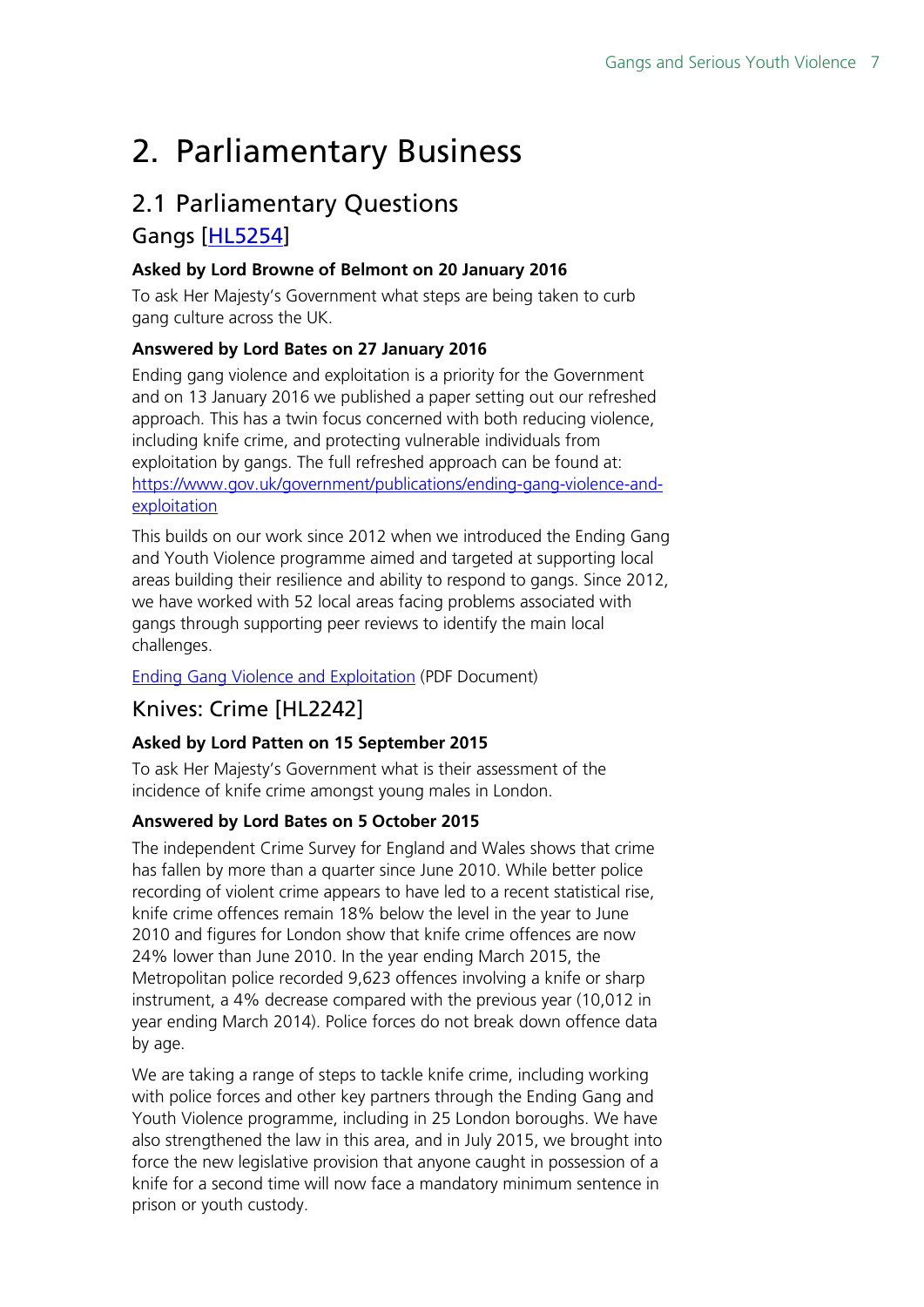## Gang Injunctions [\[220074\]](http://www.parliament.uk/written-questions-answers-statements/written-question/commons/2015-01-07/220074)

#### **Asked by Diana Johnson on 7 January 2015**

To ask the Secretary of State for the Home Department, how many gang injunctions have been granted in each of the last three years.

#### **Answered by Lynne Featherstone on 13 January 2015**

The Home Office does not collect data on the number of gang injunctions granted. Gang injunctions are used by local areas to prevent gang-related violence and records are held locally.

The "Review of the operation of injunctions to prevent gang-related violence", published in January 2014, included information from 25 of the 33 Ending Gang and Youth Violence areas; showing that between January 2011 and January 2014, 108 gang injunctions had been put in place. Of these, two were taken out against young people under 18s. This review is available at:

[https://www.gov.uk/government/uploads/system/uploads/attachment\\_dat](https://www.gov.uk/government/uploads/system/uploads/attachment_data/file/278786/ReviewInjunctionsGangRelatedViolence.pdf) [a/file/278786/ReviewInjunctionsGangRelatedViolence.pdf](https://www.gov.uk/government/uploads/system/uploads/attachment_data/file/278786/ReviewInjunctionsGangRelatedViolence.pdf)

Note - the figures in the review were subsequently updated after an error was found in the data due to the number of gang injunctions reported by one area being revised from 2 to 22.

## Gangs: Crime [\[215346\]](http://www.parliament.uk/written-questions-answers-statements/written-question/commons/2014-11-19/215346)

### **Asked by Chuka Umunna on 19 November 2014**

To ask the Secretary of State for the Home Department, how her Department defines gang related incidents when recording incidences; how many incidents of gang related crime were recorded by the Metropolitan Police in (a) Greater London and (b) Lambeth in each year from 2005 to 2014.

#### **Answered by Lynne Featherstone on 28 November 2014**

The number of offences recorded by the Metropolitan Police involving knives and firearms are shown in Tables A and B respectively. The figures are not available below police force area.

The number of offences involving knives has been collected by the Home Office since 2008/09.

The number of selected offences involving a knife or sharp instrument recorded by the Metropolitan police has fallen by 20% between 2008/09 and the year ending June 2014. The number of offences involving firearms recorded by the Metropolitan police has fallen by 60% between 2005/06 and the year ending June 2014.

The Home Office has not issued any definition of gang-related crime for the purposes of recording such crime by local police forces. The Home Office does not collect data on number of gang related crimes recorded by the police.

[Number of offences involving knives & firearms](http://qna.files.parliament.uk/qna-attachments/156684/original/PQs%20215345-%20215346%20-%20table.xls) (Excel SpreadSheet)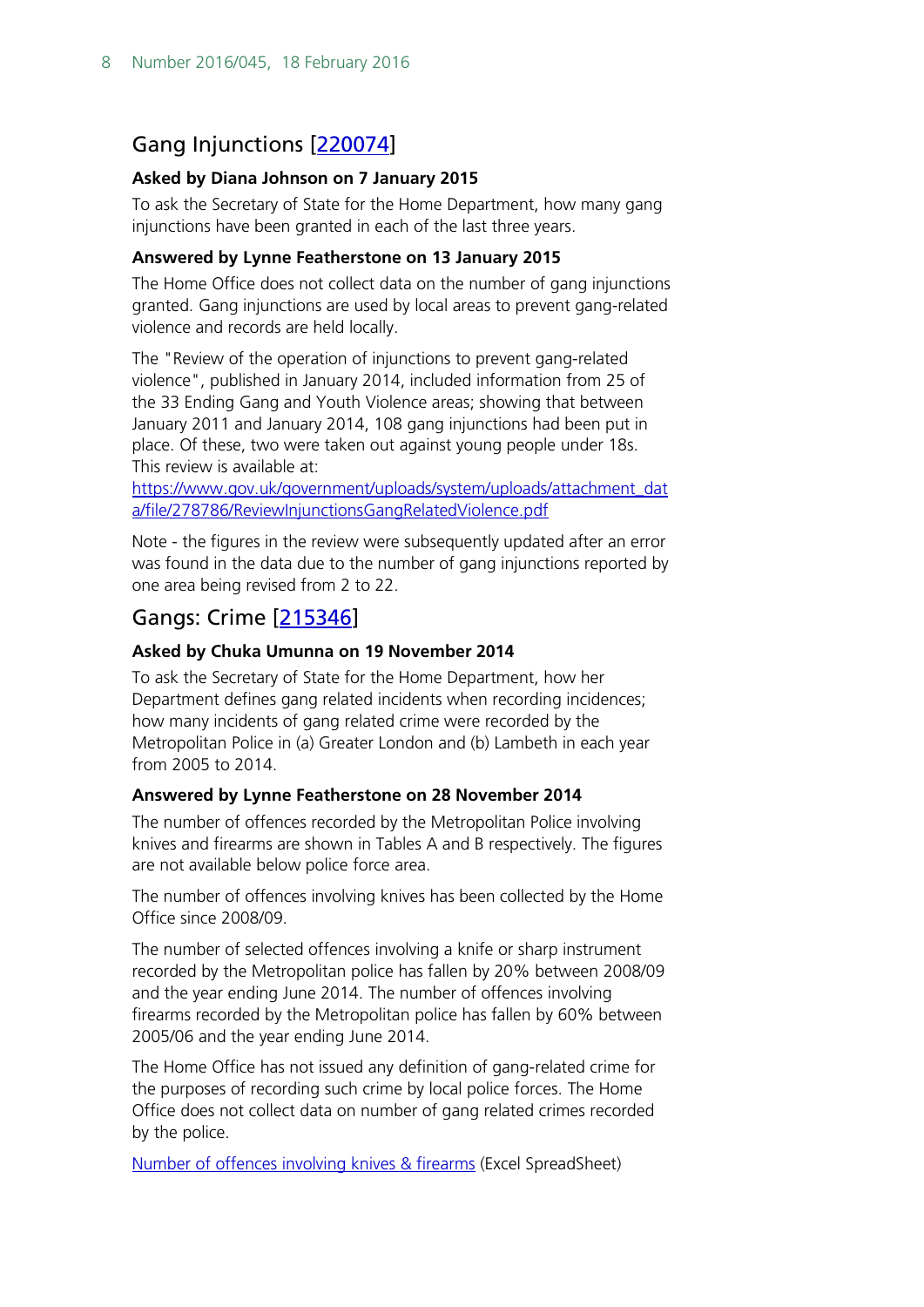## <span id="page-8-0"></span>2.2 Debates

## Adjournment Debate: Gangs and Youth Violence: London

On 29 January 2016, Mr Chuka Umunna led an adjournment debate on gang and youth violence in London. The PUS for Refugees, Richard Harrington, replied on behalf of the Government. The full text of this debate may be read in Hansard at the following reference:

[HC Deb 29 January 2016 cc610-7](http://www.publications.parliament.uk/pa/cm201516/cmhansrd/cm160129/debtext/160129-0003.htm#16012937000005)

## Adjournment Debate: Gangs and Youth Violence

On 10 June 2011, Karen Buck led an adjournment debate on gangs and youth violence. The PUS for the Home Department James Brokenshire responded for the Government. The text of the debate may be read in Hansard at:

### [HC Deb 10 June 2011 cc467-74](http://www.publications.parliament.uk/pa/cm201011/cmhansrd/cm110610/debtext/110610-0002.htm#11061046000471)

## WH Adjournment Debate: Gang Crime (London)

On 6 April 2010, Ms Diane Abbot led a Westminster Hall adjournment debate on gang crime in London. The Minister for Policing, Crime and Counter-Terrorism, David Hanson, responded on behalf of the Government. The full text of the debate is available at:

[HC Deb 6 April 2010 cc227-50WH](http://www.publications.parliament.uk/pa/cm200910/cmhansrd/cm100406/halltext/100406h0001.htm#1004063000009)

## <span id="page-8-1"></span>2.3 Committee Reports

**Home Affairs Select Committee, 24 February 2015, HC199**

[Gangs and Youth Crime](http://www.publications.parliament.uk/pa/cm201415/cmselect/cmhaff/199/19902.htm)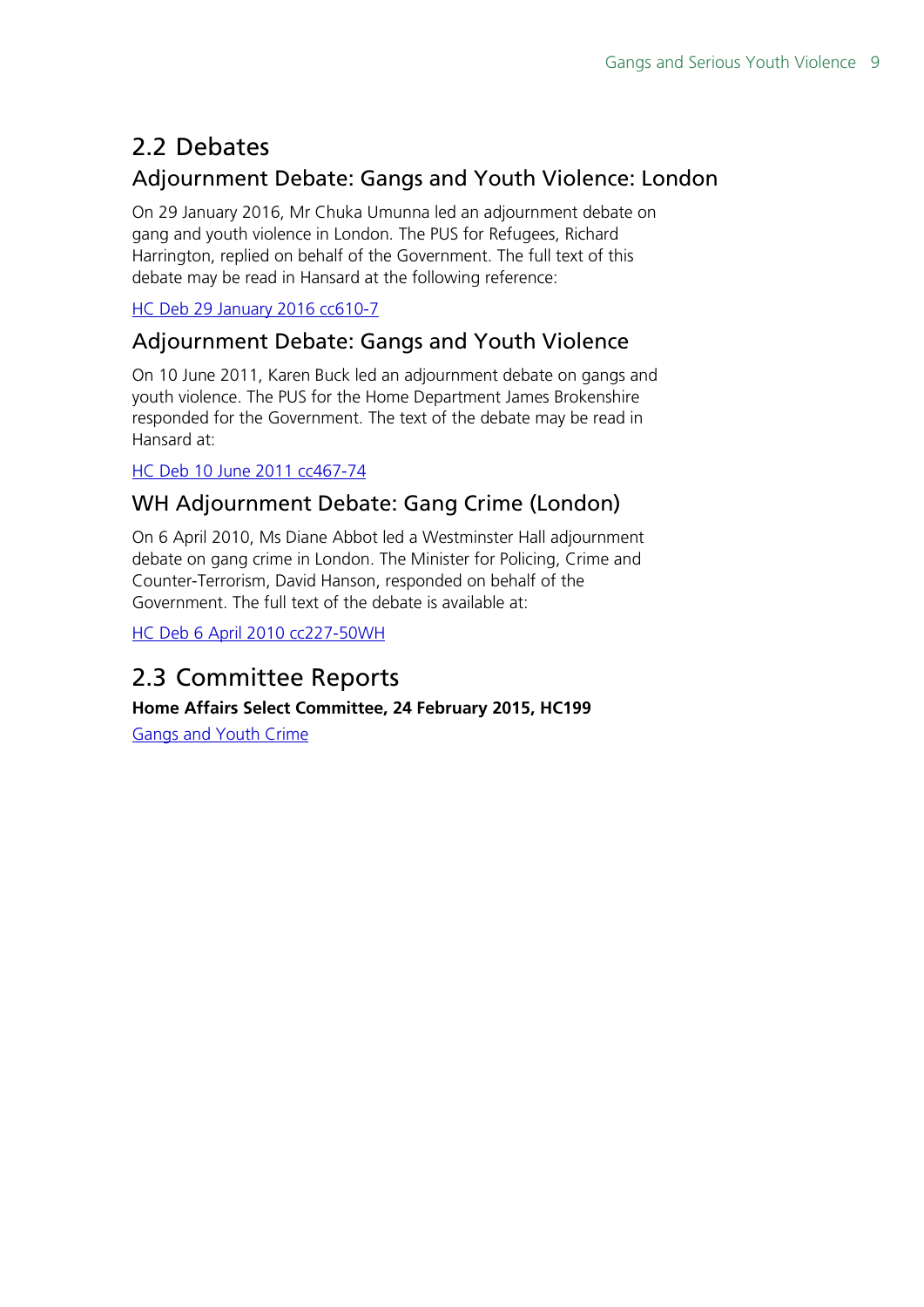## <span id="page-9-0"></span>3. Press and Media Articles

## <span id="page-9-1"></span>3.1 Media Articles

The following is a small selection of recent press and media articles which may be relevant to this debate. Please note: the Library is not responsible for the views expressed in, nor the accuracy of, external content.

### **BBC News, 18 February 2016**

[Police forces 'sleepwalking' away from communities](http://www.bbc.co.uk/news/uk-35599312)

**Financial Times, 18 February 2016** [Police fall short in crime prevention, says study](http://www.ft.com/cms/s/0/1446c592-d59f-11e5-829b-8564e7528e54.html?ftcamp=published_links%2Frss%2Fworld_uk_politics%2Ffeed%2F%2Fproduct#axzz40VzCZ7wn) [subscription required]

**The Scotsman, 17 February 2016** [Street gangs in decline as more youths opt to stay home](http://www.scotsman.com/news/street-gangs-in-decline-as-more-youths-opt-to-stay-home-1-4032856)

### **BBC News, 16 February 2016**

['Gang violence affected my mental health'](http://www.bbc.co.uk/news/health-35561113)

**Evening Standard, 15 February 2016**

[Comment: Gang violence is still a priority for us all](http://www.standard.co.uk/comment/evening-standard-comment-gang-violence-is-still-a-priority-for-us-all-a3180551.html)

#### **The Guardian, 29 January 2016**

[Government to stop funding scheme to tackle gang violence](http://www.theguardian.com/politics/2016/jan/29/government-stop-funding-tackle-gang-violence-chuka-umunna)

#### **Evening Standard, 29 January 2016**

[Ministers 'risking lives of young Londoners by scrapping anti-gang](http://www.standard.co.uk/news/crime/ministers-risking-lives-of-young-londoners-by-scrapping-antigang-programme-a3167931.html)  [programme'](http://www.standard.co.uk/news/crime/ministers-risking-lives-of-young-londoners-by-scrapping-antigang-programme-a3167931.html)

## <span id="page-9-2"></span>3.2 Press Release

## Home Office, 13 January 2016

## [More support for communities to end gang violence](https://www.gov.uk/government/news/more-support-for-communities-to-end-gang-violence)

Minister for Preventing Abuse and Exploitation Karen Bradley announces new policy to tackle gang violence and exploitation.

Communities across England are set to benefit from a new national gangs policy, which will set out six priorities to reduce violence and prevent the exploitation of vulnerable people by gangs, the Minister for Preventing Abuse and Exploitation Karen Bradley announced today (Wednesday 13 January).

Nine new areas will also receive targeted support through the Home Office and experts to better understand the nature of gang-related violence and exploitation, identify opportunities for collaborative working and share effective ways of tackling local challenges.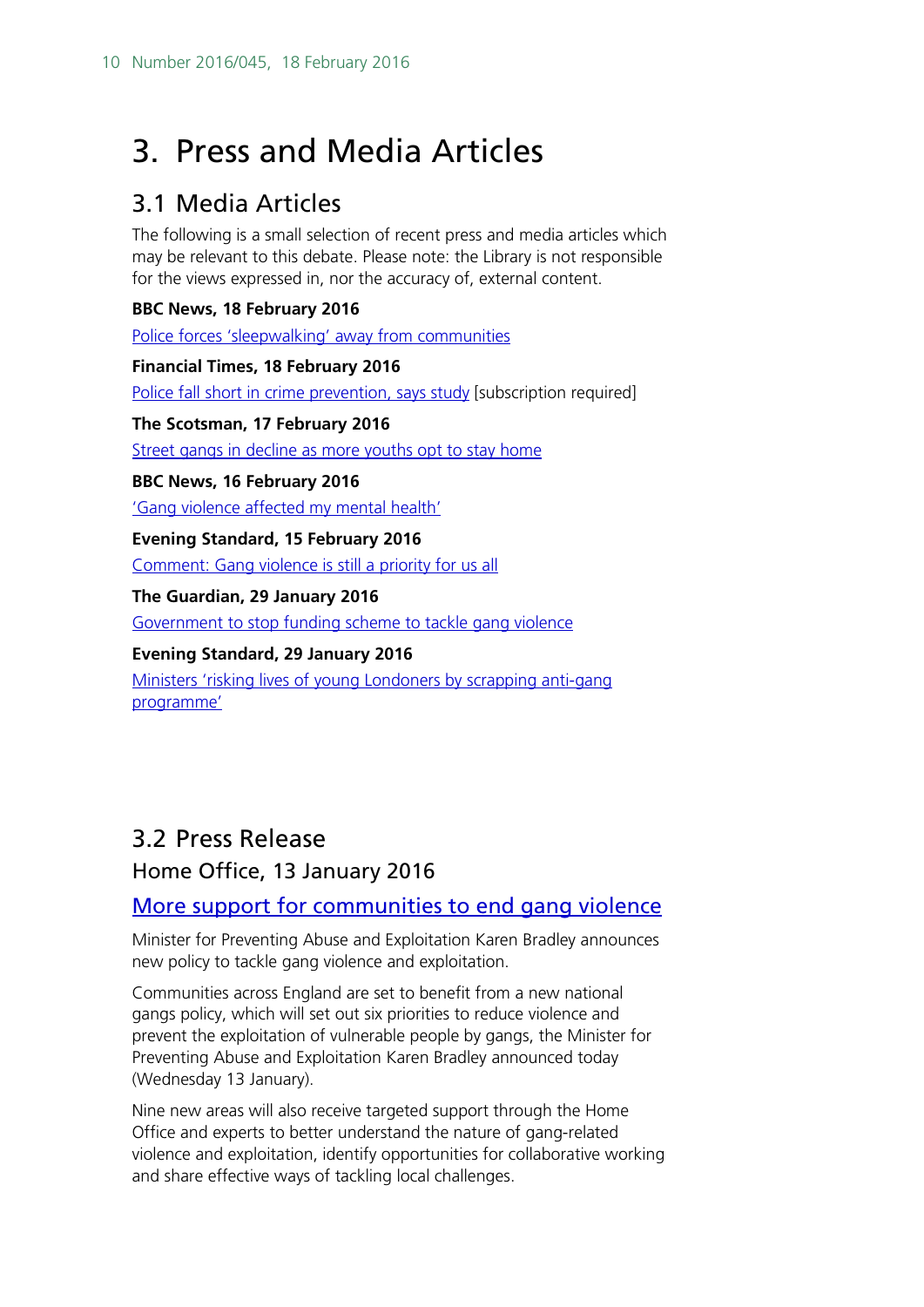#### **Support**

The nine new areas to receive support from experts are:

- 7 Basildon
- 8 Grimsby
- 9 Harrow
- 10 Hastings/Eastbourne
- 11 High Wycombe
- 12 Medway
- 13 Sefton, Merseyside
- 14 Southampton
- 15 Swindon

The new policy, Ending Gang Violence and Exploitation, sets out priorities for Government to deal with reducing violence including knife crime, tackling the abuse of vulnerable people in the drug trade through county lines, creating opportunities to divert youngsters away from gangs, protecting vulnerable locations, safeguarding girls and women associated with gangs, and early intervention with at risk youngsters.

Minister for Preventing Abuse and Exploitation Karen Bradley said:

Gang and youth violence has a devastating impact on young people, their families and local communities.

That's why today we are providing more targeted support, which will allow local police and authorities to identify how best to address local challenges and identify the right measures to tackle gang-related violence and exploitation.

Our new policy; Ending Gang Violence and Exploitation, sets out the Government's six key priorities to deal with what drives violence and abuse by gangs and shows the Government's continued determination to tackle this problem. We want to work in towns across England to make this a success.

#### **Experience**

The ongoing Home Office Ending Gangs and Youth Violence programme has already helped 43 areas with tailored support and advice from a network of over 100 specialists with frontline experience dealing with gang and youth related violence.

The new policy presents a refreshed approach to ending gang violence and exploitation and has been published following challenges identified by frontline workers and organisations, including the police and National Crime Agency.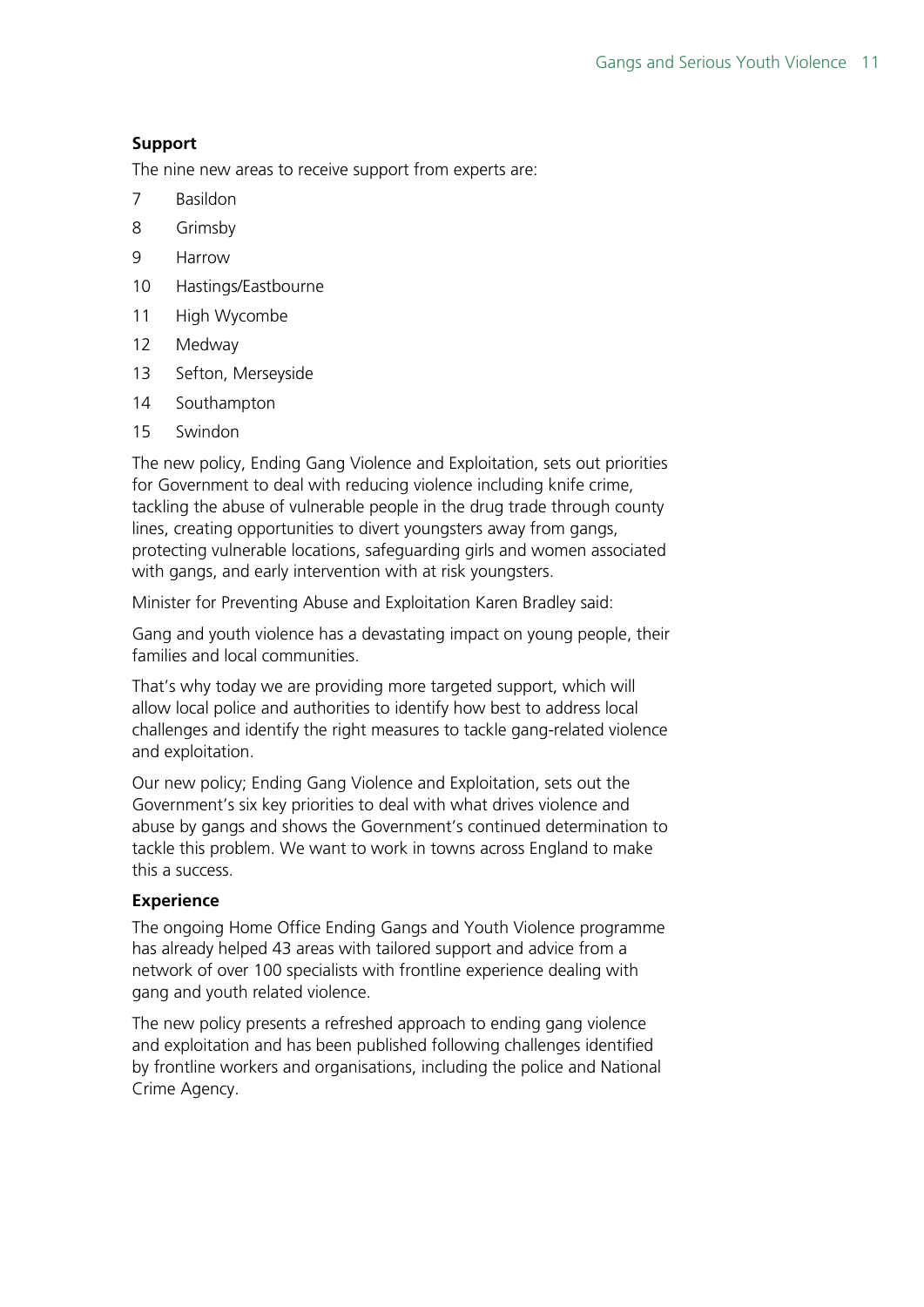## <span id="page-11-0"></span>4. Further Information

## <span id="page-11-1"></span>4.1 House of Commons Library Briefings

Commons Library Briefing, *[Knives and Offensive Weapons](http://researchbriefings.parliament.uk/ResearchBriefing/Summary/SN00330)*, SN00330

Commons Library Briefing, *[Gangs: a select bibliography](http://researchbriefings.parliament.uk/ResearchBriefing/Summary/SN05264)*, SN05264

Commons Library Briefing, [Constituency Casework: Anti-Social Behaviour](http://researchbriefings.parliament.uk/ResearchBriefing/Summary/CBP-7270), CBP7270

Commons Library Briefing, *[Anti-social behaviour –](http://researchbriefings.parliament.uk/ResearchBriefing/Summary/SN06950) new provisions*, SN06950

## <span id="page-11-2"></span>4.2 Government Documents

Home Office Policy Paper, *[Ending gang violence and exploitation](https://www.gov.uk/government/publications/ending-gang-violence-and-exploitation)*, 2016

Home Office Policy Paper, 2010 to 2015 government policy: knife, gun [and gang crime](https://www.gov.uk/government/publications/2010-to-2015-government-policy-knife-gun-and-gang-crime), 2015

Home Office Policy Paper, *Ending gang and youth violence: community* [engagement](https://www.gov.uk/government/publications/ending-gang-and-youth-violence-community-engagement), 2014

Home Office Policy Paper, *Review of the operation of injunctions to* [prevent gang-related violence](https://www.gov.uk/government/publications/review-of-the-operation-of-injunctions-to-prevent-gang-related-violence), 2014

Home Office Guidance, *[Injunctions to prevent gang-related violence](https://www.gov.uk/guidance/injunctions-to-prevent-gang-related-violence)*, 2013

Home Office Guidance, *Injunctions to prevent gang-related violence:* [statutory guidance](https://www.gov.uk/government/publications/statutory-guidance-injunctions-to-prevent-gang-related-violence--2), 2011

Home Office Policy Paper, *Ending gang and [youth violence: cross](https://www.gov.uk/government/publications/ending-gang-and-youth-violence-cross-government-report)*[government report](https://www.gov.uk/government/publications/ending-gang-and-youth-violence-cross-government-report), 2011

## <span id="page-11-3"></span>4.3 Other

NSPCC, [Gangs and Young People](https://www.nspcc.org.uk/preventing-abuse/keeping-children-safe/staying-safe-away-from-home/gangs-young-people/)

Early Intervention Foundation, Preventing Gang Involvement and Youth **[Violence](http://www.eif.org.uk/publication/preventing-gang-involvement-and-youth-violence-advice-for-commissioning-mentoring-programmes/)** 

Public Health England, Mental Health: needs of gang-affiliated young [people](https://www.gov.uk/government/publications/mental-health-needs-of-gang-affiliated-young-people), 2015